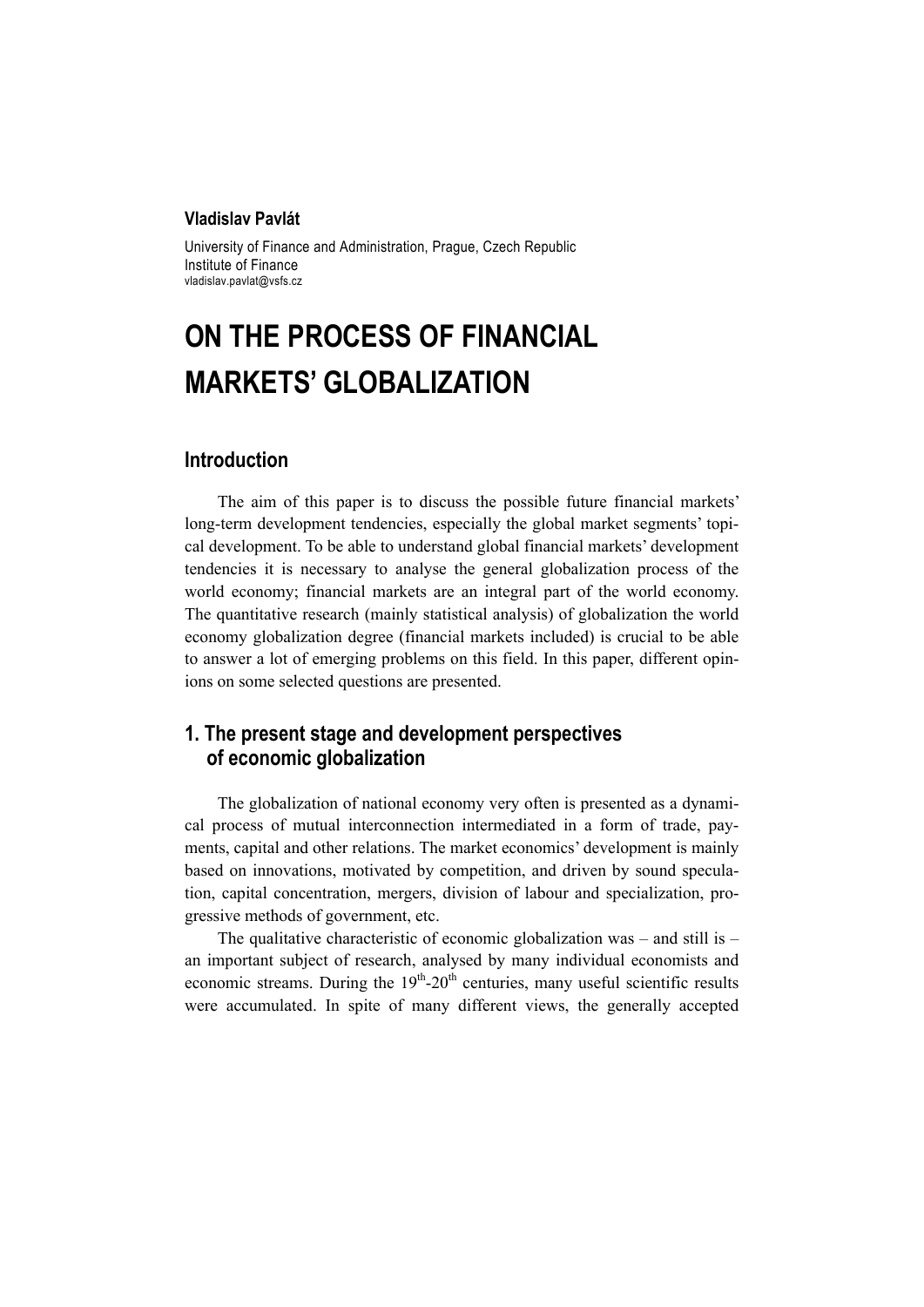("mainstream") characteristic of globalization is based on the hypothesis of a permanent upward growth of national economics. This conception is closely connected with theories of growth.

In the second half of  $20<sup>th</sup>$  century, research of economic globalization was stimulated by use of computers: the elaboration of different methods of measurements was much easier than before. As a result, many different indicators, indices and models of the globalization process, based on quantitative methods (mainly statistical methods) were applied.

The "Stanford Encyclopedia of Philosophy"<sup>1</sup> explains the origin of the word ", globalization": in 1930, in a book on education, the word "globalization" was used for the first time to underline the necessity of a holistic approach in education. In the 60s, many scientists of different branches of social science started to use words – internationalization and globalization – as synonyms. However, the word "globalization" was not frequently used until the 80. It is interesting that until 1960, the "British Encyclopedia", French encyclopedia "Larousse", or German encyclopedia "Brockhaus" did not include the word "globalization" – it is missing.

In different UN documents, the word "globalization" is explicitly explained; economic globalization often is defined as a process of limiting and diminishing of obstacles caused by frontiers of national states, as a process aiming at the liberalisation of flow of commodities, capital and labour.

The sense of the word "globalization" and a frequently used word "internationalization" is similar, and both words are still frequently used as synonyms which can be misleading.

In the Czech literature the internationalization and globalization frequently are explained as different stages of economic development, i. e. the development from national economics to international economics, and further on, to the global economics. It is possible to accept this point of view, as the process of interconnection of national economics of different states is stimulated by growth of financial markets' interconnectedness.

There is – of course – a problem: if we try to find out, *when* the internationalization process of a national economy (i.e. the process of interconnecting the national economy into the so-called international economics) ends, and *when* it is transformed into the process of economic globalization. In my opinion, it is not correct to define this "transformation point" by some quantitative indicator only (for example, by the share of an aggregate value of goods transferred over the boundary of a state on the GDP, etc.): this is a mechanistic approach, which should be based on some qualitative judgment as well.

<sup>1</sup> Globalization, Stanford Encyclopedia of Philosophy, Stanford 2010.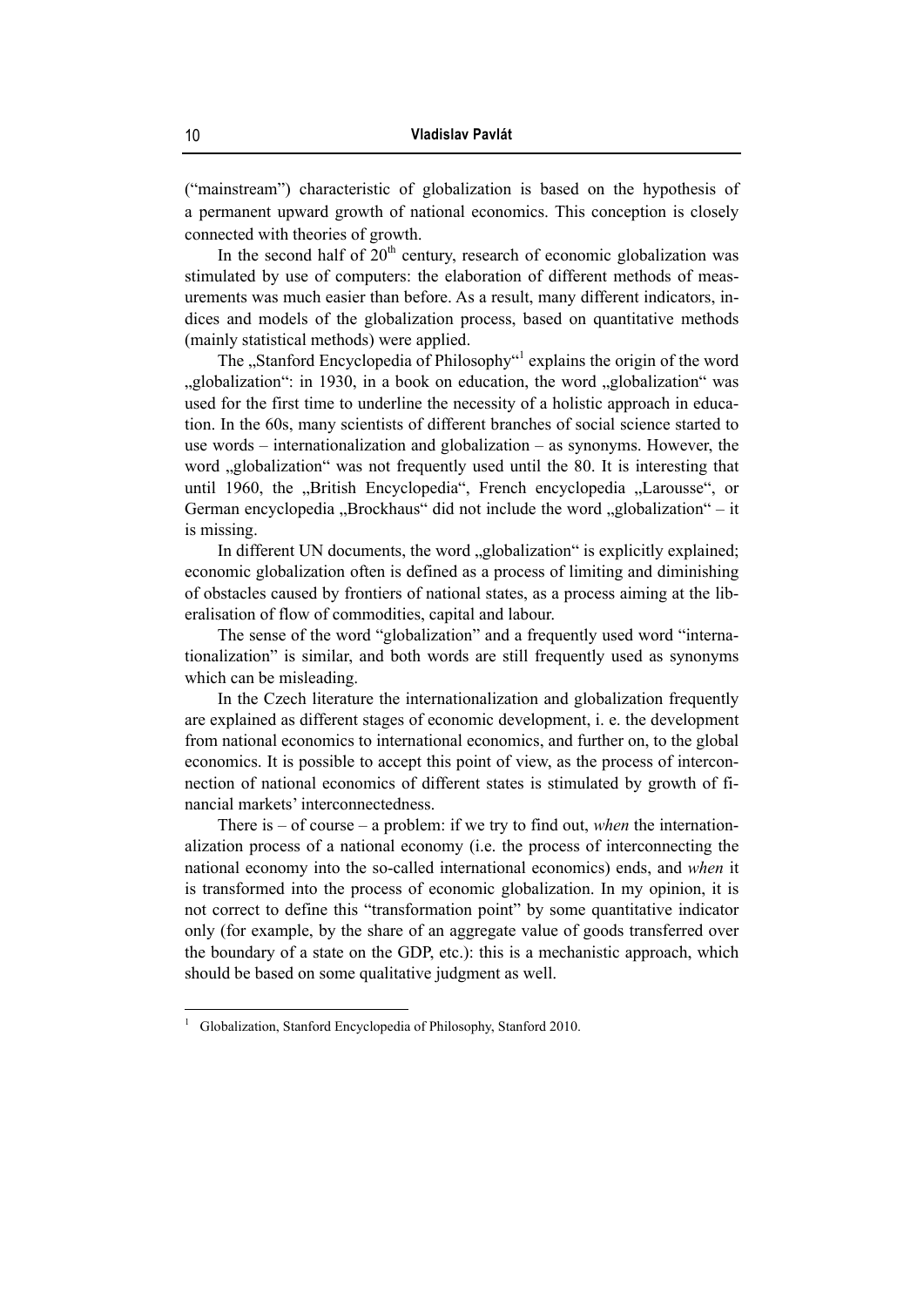As far as financial markets are concerned, the "global financial market" (in a broader sense) can be explained as a whole of all financial market segments (irrespective whether national or international financial markets are considered). According to another (more restricted) approach the global financial market is represented by selected segments of the whole financial market, where transactions between the "global" financial entities ("financial giants") occur.

If we accept a hypothesis that the economic globalization (financial markets included) represents a higher development stage of internationalization, we would have to find out some features of a new quality – not only a quantitative "breaking" point". One of such features – according to my view – is the emergence of big economic and financial units operating on a large, world-wide scale and crossing the frontiers of national states. The bigger the scale of such international transactions, and the bigger the number of countries involved, the higher the "degree" of economic globalization. Unfortunately, it is difficult to find appropriate statistical data to support this view. The structure of international financial statistics is not always apt to reflect the degree of globalization, and – in addition to this – the statistical data about structure of the big corporations (and their financial transactions as well) are incomplete or missing. Topical data on the permanent process of mergers and acquisitions frequently are incomplete and do not reflect the reality.

The world financial crisis gave birth of many new moments, first of all by an important change of basic approach to financial risks and financial stability. It is worthwhile saying that the efforts of financial risks limitation and of a strive for financial stability on the level of an enterprise is not sufficient to achieve a relative financial stability on the scale of national economy, without trying to achieve a decrease of financial risk and an increase of financial stability on the international scale.

Another question connected with the tendency of creating "global financial markets" which was not yet sufficiently answered, is the hypothesis of a "straight-forward globalization". According to this hypothesis, the process of economic internationalisation automatically (from a long-term view) leads to the economic globalization. But is it really true?

In 2012 a study was published by the American McKinsey Institute which tried to prove that the process of economic globalization during the period of 2007-2012 practically stopped. One of the most important indicators of this phenomenon is the situation on the field of capital movements: the international capital movements in 2008 significantly fell down, and in 2012 it was by 60% lower in comparison to the pre-crisis situation<sup>2</sup>.

<sup>2</sup> "For three decades, the globalization of finance appeared to be an unstoppable trend: as the world economy became more tightly integrated, new technology and access to new markets propelled cross- -border capital flows to unprecedented heights. But the financial crisis brought that era of rapid growth to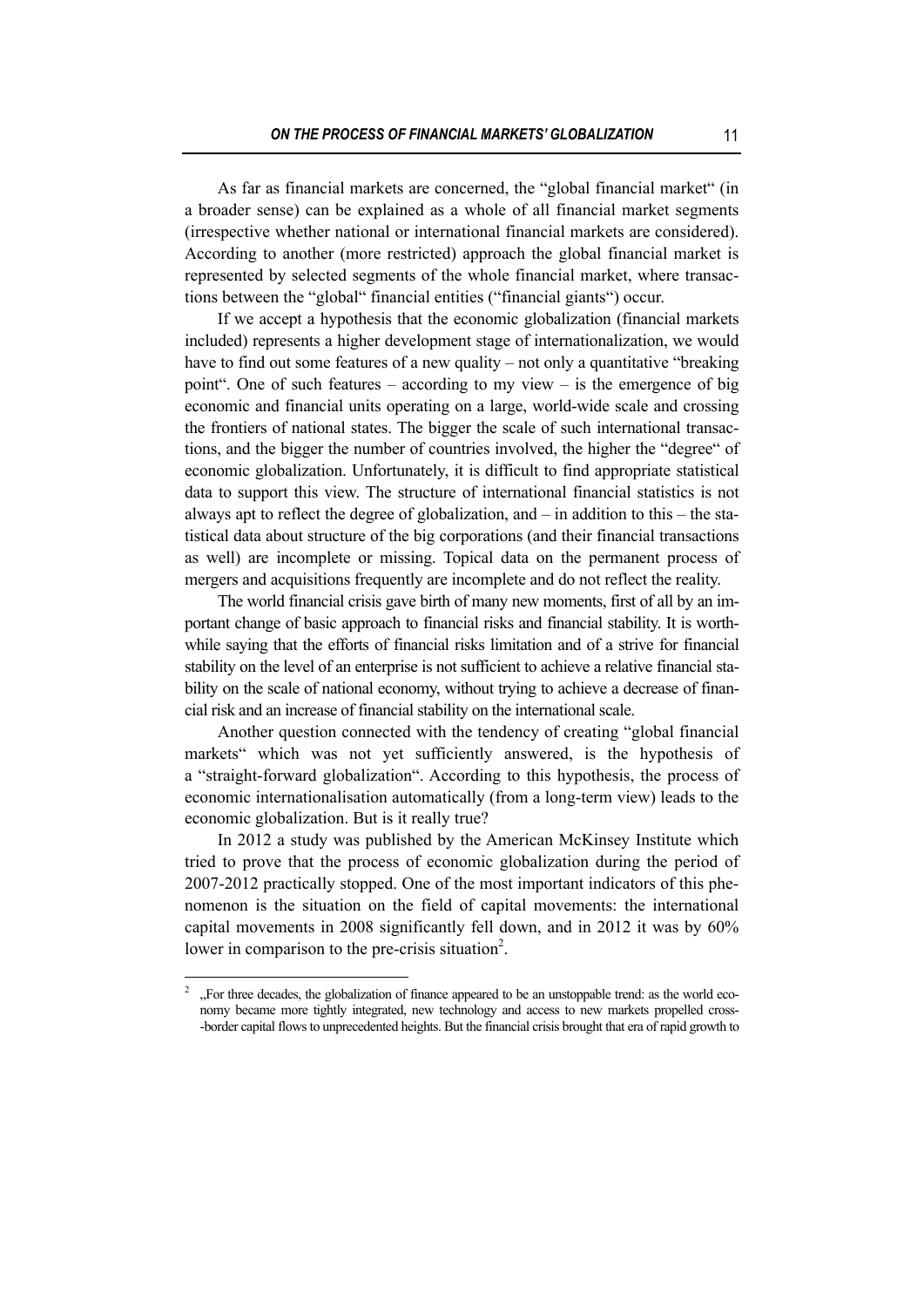The process of economic internationalization and globalization is a part of general process which is going on in modern human society. These processes are studied in all branches of social science – unfortunately, without a satisfactory mutual transfer of accumulated knowledge. The reasons, why methods, forms, scale, and causes and impact of globalization process are not analyzed by researchers of all social science branches at the same time are obvious: manifold real globalization processes arise at different time and are reflected in individual social science branches in a different way. It is a process of irregular development; a parallel development is rare<sup>3</sup>.

The general globalization process of the world human community  $-$  because of the specific character of financial markets – does not allow for a rise of global financial markets in a straightforward line: cyclical development is one of the most important in-built capitalist market economy features. The second reason is the diversity of economic, legal, religious, cultural etc. structure of the world. This diversity leads inter alia to local political conflicts, insurrections, local wars, and a possibility of a new world war is not excluded. The actual situation in the world shows that Huntington's views (published in 1994) – to a cer- $\text{tain extent} - \text{were not incorrect}^4$ .

Present political science is concerned with the future role of state. Historical trajectory of the globalization process – according to views of some researchers – will lead to the end of national states. Globalization is a factor which will change the "individual policy" of national states (in case if they will be willing to support the globalization tendency) into a world-wide policy.<sup>5</sup>

The capitalist market economy with open national economic systems supports the general globalization tendency, as far as the hypothesis of long-term economic growth without stagnation is accepted. At present, a creation of a unique world state is a sci-fi dream. However, the general, long-term globalization tendency continues, whatever obstacle are playing against it.

a halt. See: S. Lund, T. Daruvala, R. Dobbs, P. Härle, J.-H. Kwek, R. Falcón, Financial Globalization: Retreat or Reset? McKinsey Global Institute, March 2013, http://www.mckinsey.com/ insights/mgi/research/financial\_markets/financial\_globalization#sthash.BClXAHvq.dpuf (29.03.2013).

The danger of controversial and/or misleading conclusions about the general globalization trends and its constitutive parts (economic and financial globalization, political, legal, social globalization, etc.) could be diminished through the interdisciplinary holistic approach based on unified research methodology.

S. Huntington, Střet civilizací, boj kultur a proměna světového řádu, Rybka Publishers, Praha 2001. According to Huntington's view, a period of local war on different continents was imminent.

See, for example: D. Held et al., Global Transformations. Politics, Economics and Culture, Stanford University Press, Stanford 1999.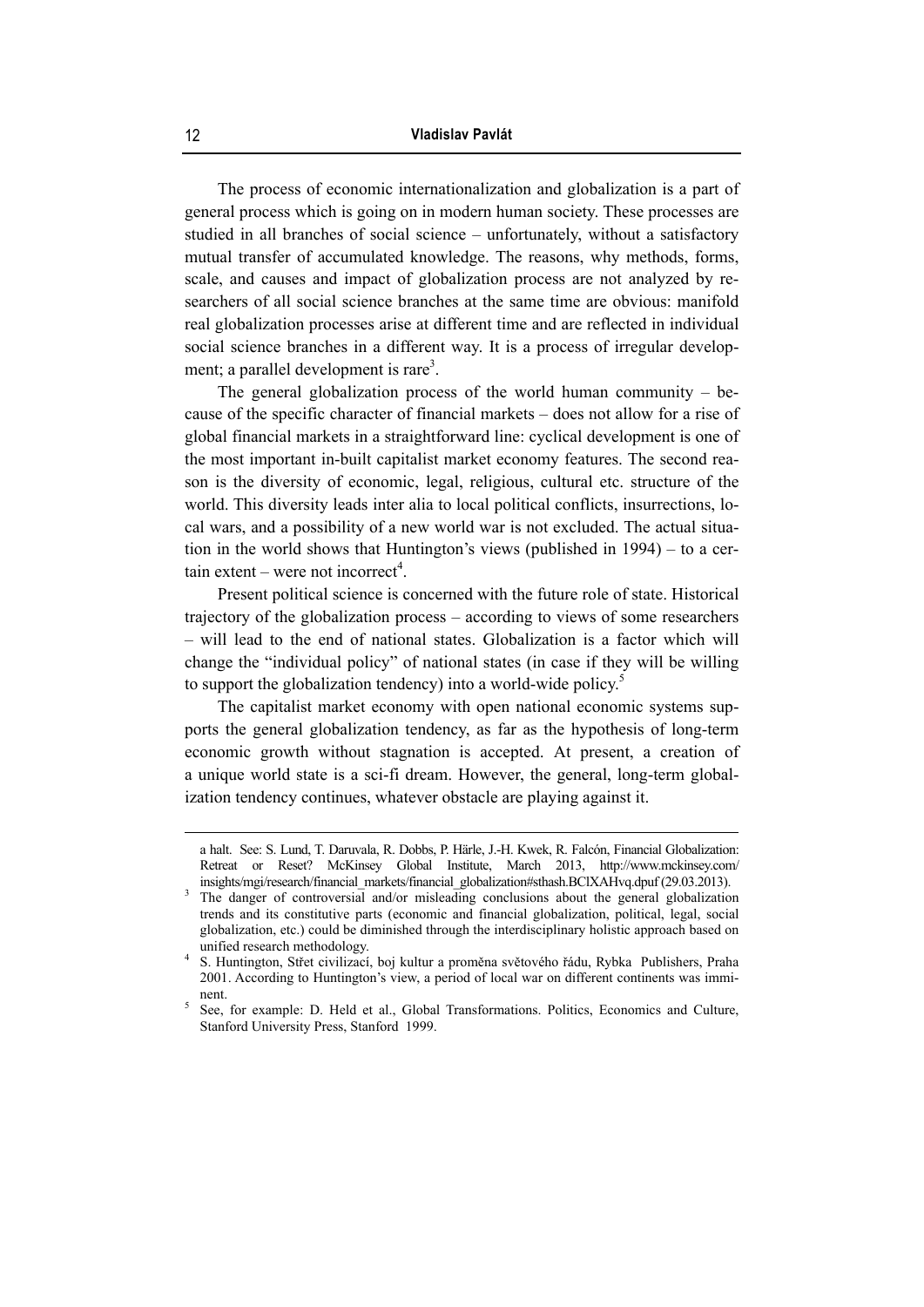## **2. Some of unsolved problems to be discussed**

At present, one of the difficult and frequently discussed questions is the problem of relations between the real economy and the financial globalization. In my opinion, mechanical comparisons of statistical data should be based on a more elaborated and generally accepted internationalization/globalization theory which – at present – is only emerging.

Another unsolved problem is the question of the future globalization forms: which of the two possible ways will prevail – either the "expansion" or "intensification"? From the theoretical point of view, both ways are possible. The extensive growth of markets (financial markets included), i.e. the growing volume of "international" economy, is – on one side – driven by the growth of economic power of the group of countries called BRICS, and – on the other side – by the diminishing share of the non-capitalist sector. It is possible that this tendency – under the assumption of a general growth of the world economy – may be continued (for the next two decades, at least). The way of intensification, i.e. the growing interconnectedness and interdependency of national economics of a majority of states, probably will be continued as well. It is difficult to identify these tendencies and to find out whether they will develop in an identical or opposite direction which might have different consequences.

There is also a specific question concerning financial markets as a specific and extremely important segment of the world economy: which of the above described tendencies will prevail – the extension or intensification? It seems to be probable that both tendencies (under the assumption of a growing world economy) would lead to the growth of the "global" financial markets. Let us briefly define the sector of "global" financial markets.

Financial market segments currently classified as "global" or "tending to global" are the following ones:

 $\overline{a}$ 

- b) selected sub-segments of financial derivatives segment,
- c) specific stock markets of selected products, and
- d) international off-exchange markets of selected international bonds<sup>6</sup>.

It is probable that other financial market segments – for example the mortgage markets – will not be globalized because of the specific national feature of these markets. Another example is the consumer lending market, which has a specific national character.

a) Forex,

<sup>6</sup> V. Pavlát, Globální finanční trhy, VŠFS – Eupress, Praha 2013.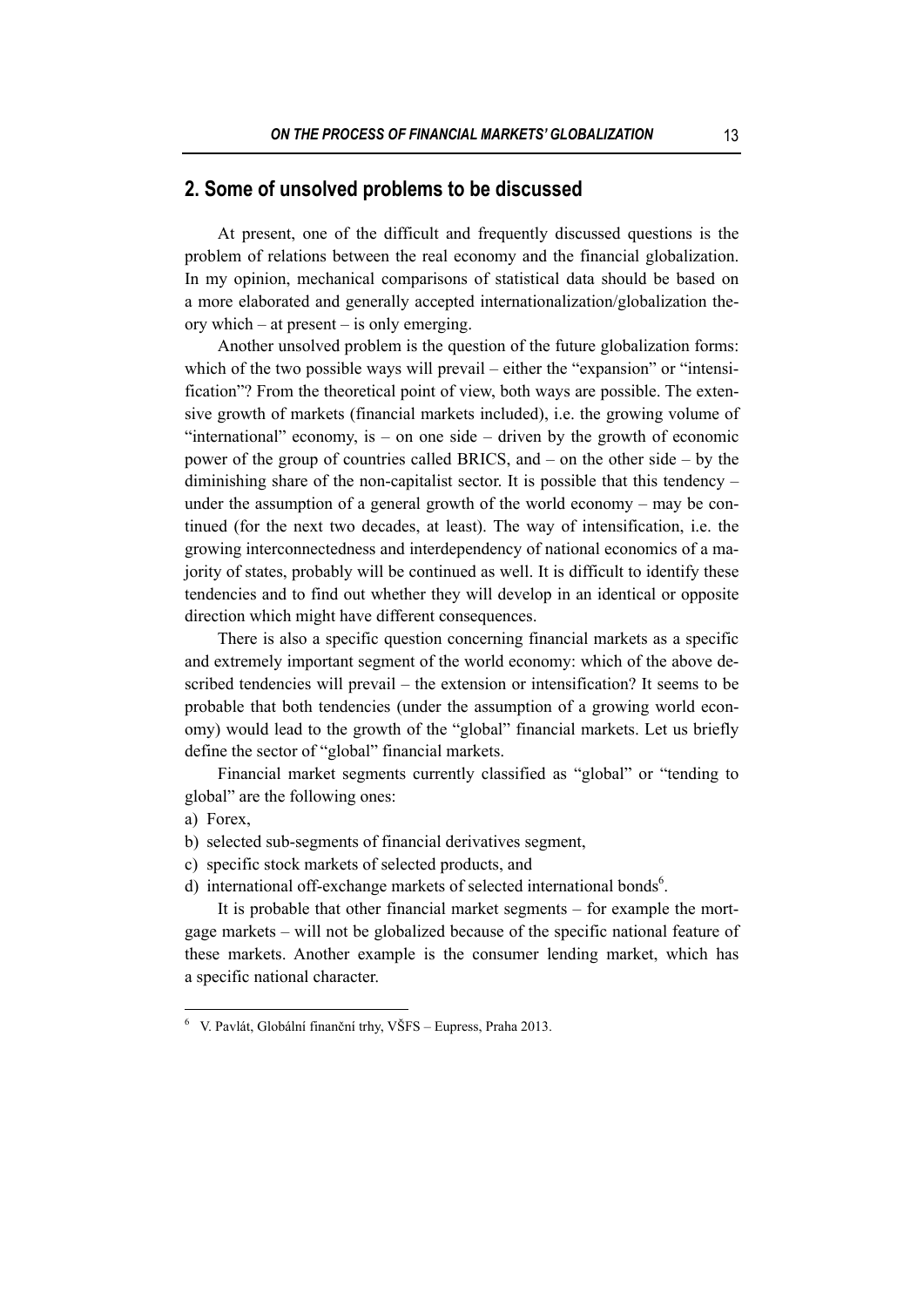Is it possible to support the above mentioned opinion about the trend from local financial markets towards the international (or global) markets by means of research results on "globalization" presented by historians? By researchers of history of national economy many new facts about the historical process of internationalization/globalization were accumulated<sup>7</sup>.

But it is very difficult to generalize the results of partial researches to be able to formulate an acceptable theory of the historical process of internationalization/globalization. The reason is, firstly, a lack of verifiable statistical (or other sources used by historians) sources, and secondly, a lack of a generally recognised methodology. It is well known, that the scientific methods of economic science and other social science (such as history) are not the same. At the same time, it would not be reasonable to refuse the results of research on the field of history (i.e. the history of financial markets, on international trade, capital flows, migration etc.) just because of the missing statistical data<sup>8</sup>.

There is no doubt that in the modern history (since the end of the  $14<sup>th</sup>$  century) as far as the emerging capitalist market economy is considered – a secular trend of internationalization can be observed. However, the internationalization tendency was not straight-forward: it was interrupted by many war conflicts, numerous plagues and other illnesses, natural catastrophes and their long-term impact on economic development. Ergo: the degree of internationalization was unstable, upwards and downwards moving. This hypothesis is verifiable by partial estimates of the international economy<sup>9</sup>.

After the Napoleonic wars "international economy" had an upward trend until the First World War. Since 1918 till the end of the Second World War the upward trend stopped. After WWII till the World Financial Crisis international economy expanded again (with exception of shorter periods of partial political and economic crisis). However, from the point of view of individual countries the internationalization trend can be understood in a different way. These differences are mainly due to different research methodology and choice of incomparable data.

 7 J. de Vries, The Limits of Globalization in the Early Modern World, Wiley & Sons, Berkeley

<sup>2007,</sup> http://onlinelibrary.wiley.com/doi/10.1111/j.1468-0289.2009.00497.x.abstract (17.06.2014). 8 The German historians' discussion on the origin of "globalization processes" is still going on. Some German authors define the "globalization" as a new phenomenon which emerged after World War II. Other historians try to prove that the process of globalisation is an "old" phenomenon: according to their view, globalisation process began as early as in the  $15<sup>th</sup>$  century (geographical discoveries, etc.).

According to the historical statistical data, the group non-capitalist countries participation on the international economics was not important.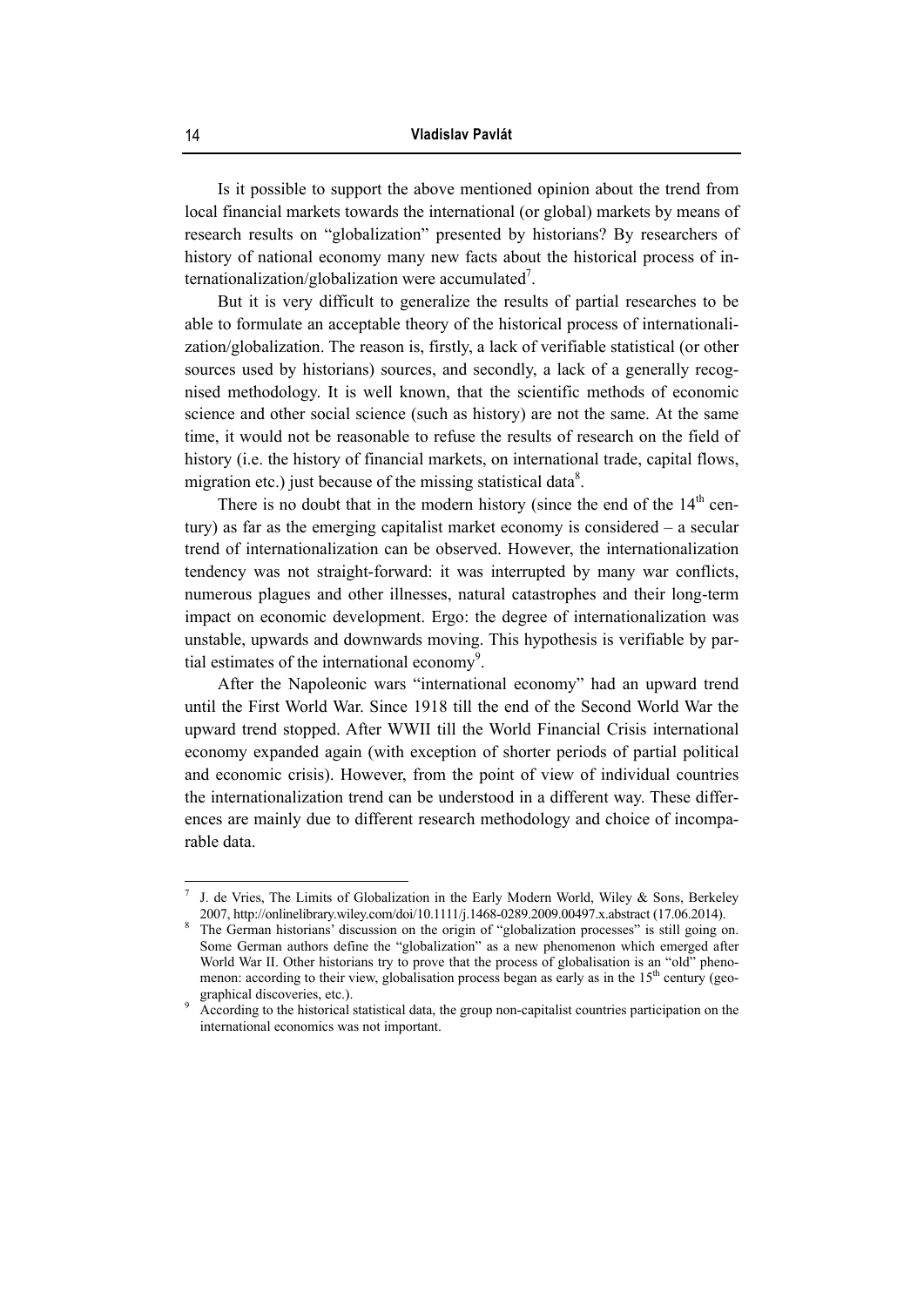### **3. Measurement methods of world economy globalization**

Methods of globalization measurement depend on the level of measurement. The globalization can be measured at:

- a) company level,
- b) branch level,
- c) national economy level.
- d) international level, and
- e) "global economy" level. The first level has a microeconomic character, the other levels are macroeconomic. The measurement methods are based on statistical and/or accountancy data, which are transformed into elementary or more complex financial-economic indicators, indices, or models of different types.

The group of elementary indicators (absolute and relative indicators) reflect the data about a) the development stage of economy (measured by GDP volume and structure), b) about the international trade (export, import, etc.), c) about capital flows (capital inflow and outflow), d) about population migration (mainly the labour force migration).

At present, many databases of different economic and financial indicators are used. The databases of international organizations are the most reliable ones. In 2009, as a result of the world financial crisis and the necessity to face the crisis impact, a common database of several international organisations (BIS, ECB, Eurostat, IMF, OECD, UN, World Bank), the database "Principal Global Indica*tors*" (PGI) was created<sup>10</sup>.

The most important and indispensable tool for the economic and financial development evaluation are the indicators called "Cross-Country Concepts" which represent one of the most valuable part of the OGI system. The PGI system concentrates date from the member states of the Group G-20 and of some other states selected by the International Monetary Fund as the countries with a systemically important financial sector.

A different group of indicators are the so-called Financial Soundness Indicators  $(FSI)^{11}$  which serve as a supporting tool for a macroeconomic analysis of financial subjects' behavior. They are used for an identification of financial systems' strength and vulnerability.

<sup>10</sup> www.principalglobalindicators.org/default.aspx (17.06.2014).

<sup>&</sup>lt;sup>11</sup> Financial Soundness Indicators (FSIS), 2013.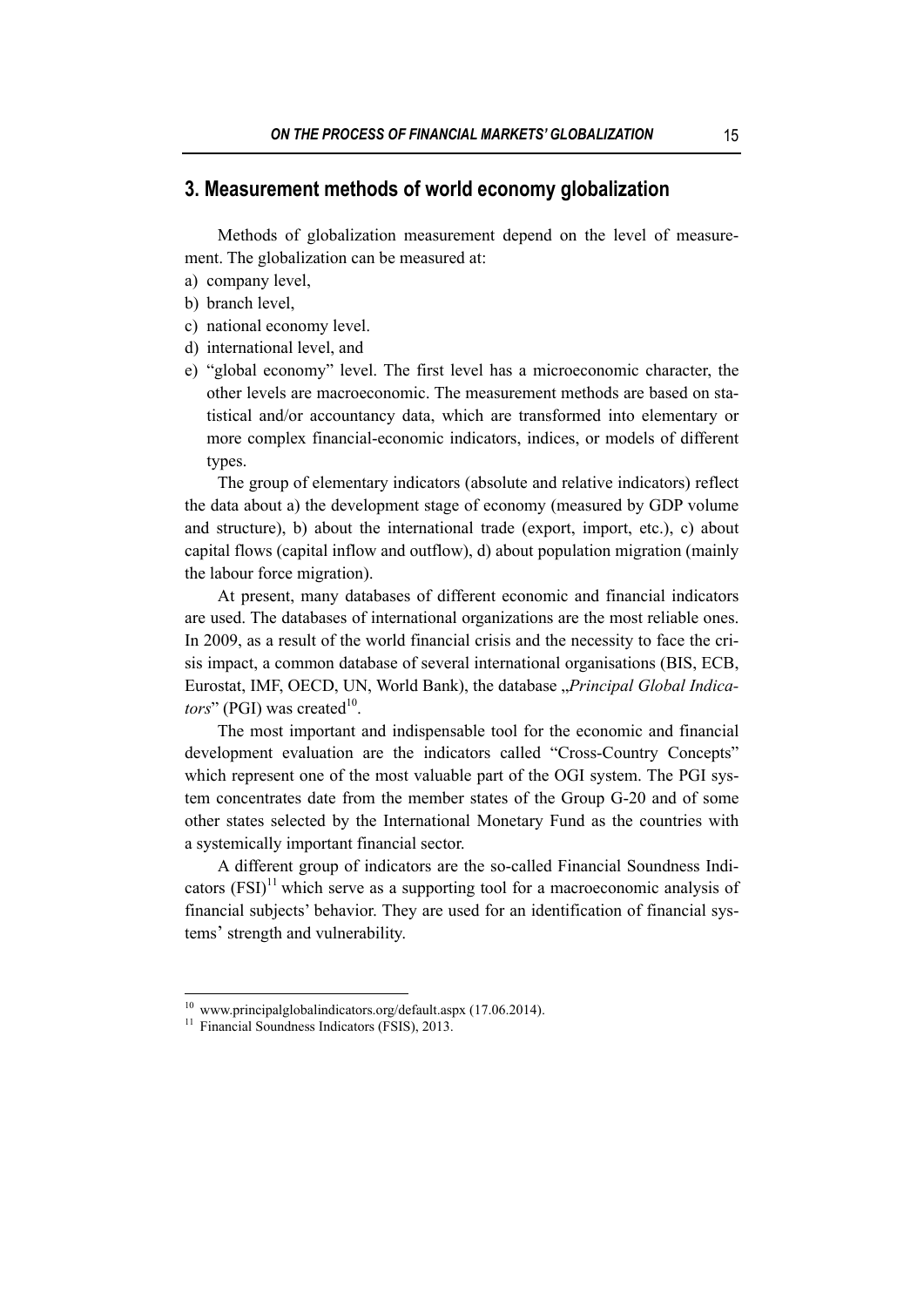Table 1

6. Netherlands 5,19 7. Sweden 4,96 8. Denmark 4,94 9. Hungary 4,75 10. U.K. 4,74

| 1995                | 2010                | 2012                |
|---------------------|---------------------|---------------------|
| 1. Singapore 5.91   | 1. Hong-Kong $7.48$ | 1. Hong-Kong $7,81$ |
| 2. Hong-Kong 5.45   | 2. Ireland 7.43     | 2. Singapore 6,31   |
| 3. Ireland 4.94     | 3. Singapore 6.78   | 3. Ireland 5,63     |
| 4. Israel 4.71      | 4. Denmark 5.94     | 4. Belgium 5,49     |
| 5. Netherlands 4,57 | 5. Swiss 5.86       | 5. Switzerland 5,30 |

6. Belgium 5.82 7. Sweden 5.90 8. Hungary 5.35 9. Finland 5.29 10. Slovakia 5.16

Economic globalization index (1995, 2010, 2012)

Source: Economic Globalization Index, Ernst and Young, www.ey.com/GL/en/Issues/Business-environment/ Winning-in-a-polycentric-world--globalization-and-the-changing-world-of-business---The-Globalization -Index-2010-summary (17.06.2014); www.ey.com/GL/en/Issues/Driving-growth/Globalization---Looking -beyond-the-obvious---2012-Index (17.06.2014).

There is a group of specific "globalization indices" as well. Some of them are used to the evaluation of the economic globalization, i.e. the development from the international markets to the global markets, other indices try to include different aspects of the globalization process (political, legal, economic, financial, social, ecological, etc. aspects).

One of the numerous Economic Globalization indices is, for example, the index prepared by the company Ernst and Young. The countries in the table (see Table 1) are ranged according to the globalisation degree in 1995, 2010,  $2012^{12}$ .

## **Conclusion**

 $\overline{a}$ 

The economic development trend leading towards global markets is not straight-forward one: periods of growth of globalization and a relative decline of it are changing in turn. However, the *secular trend* seems to tend upwards. It is not surprising, because − generally speaking − the *tendency of growth* of economic globalization is interrupted by a *counter-tendency of decline.*

Financial markets present development can be used as an example: globalization of shares markets continues, but a counter-tendency of market segmentation works in an opposite direction. The cause of these opposite tendencies can

 $\overline{3}$ .  $4.$ 

6. Belgium 4.50 7. Hungary 4.39 8. Austria 4.38 9. U.K. 4.14 10. Sweden 4.04

<sup>&</sup>lt;sup>12</sup> Economic Globalization Index, Ernst and Young, www.ey.com/GL/en/Issues/Business-environment/ Winning-in-a-polycentric-world--globalization-and-the-changing-world-of-business---The-Globalization -Index-2010-summary (17.06.2014); www.ey.com/GL/en/Issues/Driving-growth/Globalization- --Looking-beyond-the-obvious---2012-Index (17.06.2014).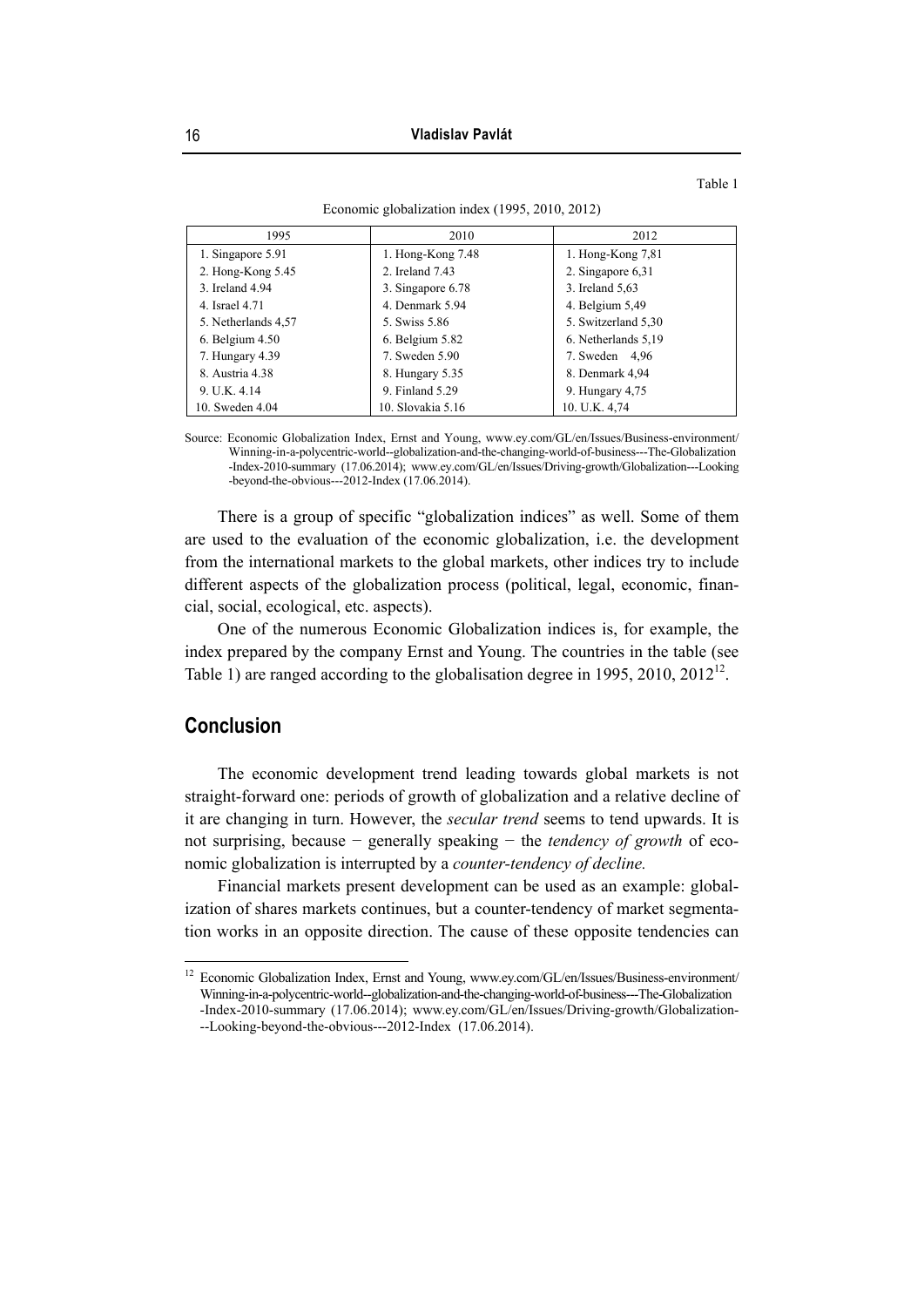be found both in the sphere of real economics and the sphere of financial market. If financial markets are regulated (at present, this factor is growing), the "natural" financial markets' development can be supported through regulative measures, or distorted by them.

One of the results of difference theoretical and ideological views is the existence of differing views on financial markets' future. The "optimists" present the general tendency of economic globalization (financial markets included) as a prevailing, long-term (secular) tendency which cannot be stopped by any barrier. From practical point of view, this general approach is not very inspiring for national and/or international economic policy.

At present, representatives of more sceptical views on globalization prefer the orientation on financial stability. The reason is clear: during the world financial crisis, strong players preferred their "national" solutions the international solutions and – in fact – were not interested in globalization problems.

More inspiring is the approach of pragmatists: they are striving to support the development of market segment which – in their opinion – are able to help to create the new capital necessary for economic growth in the world, without distorting the relative international financial stability. But: it is not probable that national capital formation would satisfy the present need: global financial markets are expected to satisfy it.

The present situation shows that feasible economic solutions are unable to surpass the coordination of national and international regulation of systemically important financial institutions which dominate financial markets (the global sub-segments in the first place): this is the maximum which can be attained<sup>13</sup>. New goals were not yet formulated. Inter alia, long-term development of economic globalization is still uncertain, except for a probable low rate of economic globalization.

## **References**

- Economic Globalization Index, Ernst and Young, www.ey.com/GL/en/Issues/Businessenvironment/Winning-in-a-polycentric-world--globalization-and-the-changingworld-of-business---The-Globalization-Index-2010-summary (17.06.2014).
- Globalization, Stanford Encyclopedia of Philosophy, Stanford 2010.

<sup>&</sup>lt;sup>13</sup> V. Pavlát, Will SIFIs Regulation Succed or Fail? [in:] Proceedings of the 7<sup>th</sup> International Conference on Currency, Banking and International Finance, ed. J. Kotlebová, Ekonóm, University od Economics, Bratislava 2012.